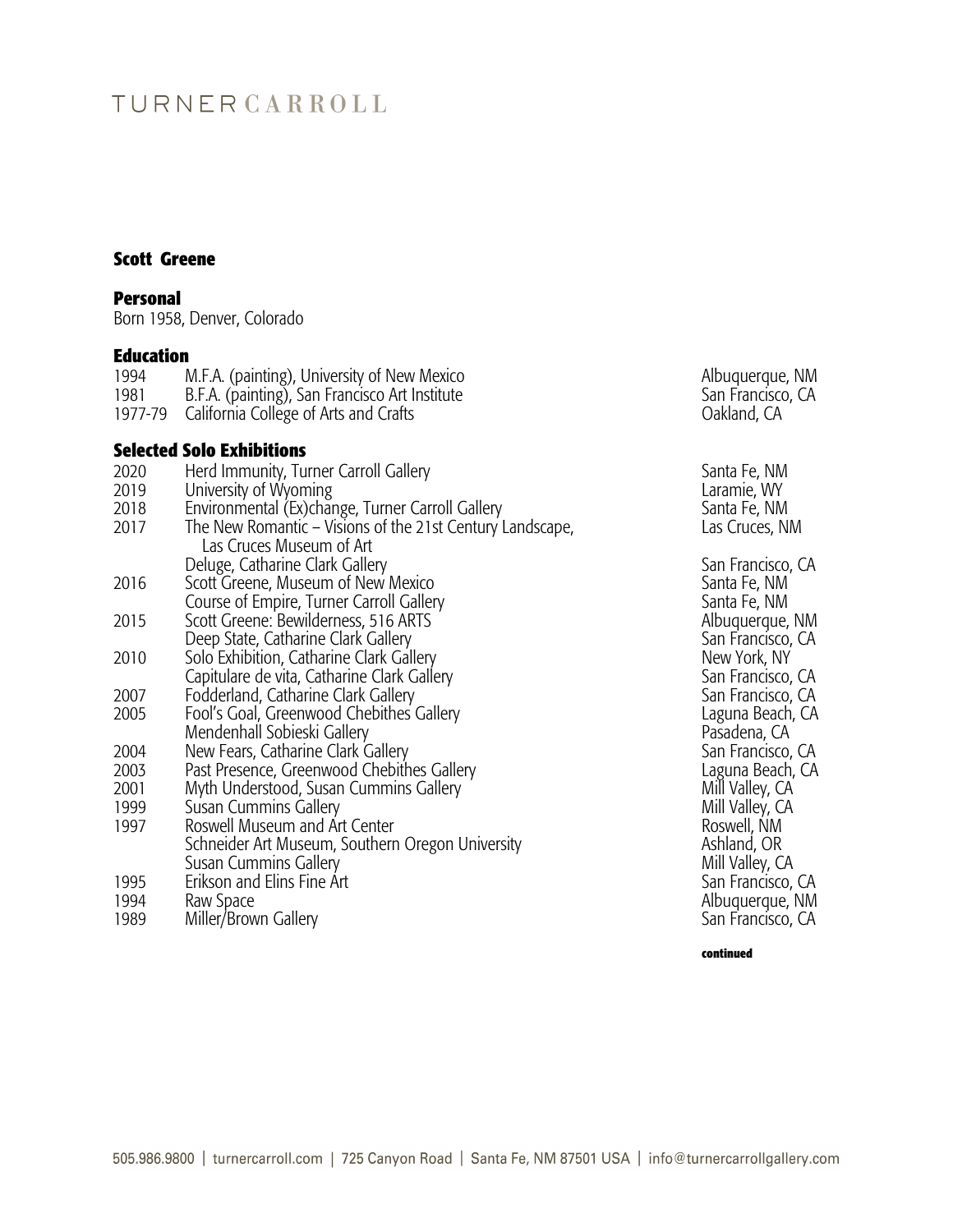### **Selected Group Exhibitions**

| 2020-23 | Environmental Impact II, Sternberg Museum of Natural History,<br>Fort Hayes State University | Hayes KS    |
|---------|----------------------------------------------------------------------------------------------|-------------|
|         | The Detroit Zoo                                                                              | Royal Oak   |
|         | Museum of the Rockies, Montana State University                                              | Bozeman     |
|         | The Bateman Foundation Gallery                                                               | Victoria, B |
|         | Dennos Museum Center                                                                         | Traverse C  |
|         | Alexandria Museum of Art                                                                     | Alexandria  |
| 2020    | Solstice: Create Art for Earth - Turner Carroll Gallery                                      | Santa Fe, I |
|         | Rooted: Trees In Contemporary Art, Palo Alto Art Center                                      | Palo Alto,  |
| 2019    | Miniatures & More / 2016, Albuquerque Museum of Art                                          | Albuquerq   |
| 2018    | Currency, 516 ARTS                                                                           | Albuquerq   |
| 2017    | Dallas Art Fair, Turner Carroll Gallery                                                      | Dallas, TX  |
|         |                                                                                              | San Franci  |
|         | Scott Greene and Walter Robinson, Catharine Clark Gallery                                    |             |
| 2016    | Alcoves, 16/17.1, New Mexico Museum of Art                                                   | Santa Fe, I |
|         | Pairings, The Sonoma Valley Museum of Art                                                    | Sonoma, Q   |
|         | Environmental Impact                                                                         | Moraga, C   |
|         | Art Market San Francisco, Catharine Clark Gallery                                            | San Franci  |
|         | Dallas Art Fair, Turner Carroll Gallery                                                      | Dallas, TX  |
|         | Miniatures & More, Albuquerque Museum of Art                                                 | Albuquerq   |
| 2015    | Miami Project Art Fair, Catharine Clark Gallery                                              | Miami, FL   |
| 2013-15 | Environmental Impact, Erie Art Museum                                                        | Erie, PA    |
|         | Exhibition will travel to R. W. Norton Art Gallery                                           | Shrevepor   |
|         | Kalamazoo Institute of Arts                                                                  | Kalamazoo   |
|         | Erie Art Museum                                                                              | Erie, PA    |
|         | Peninsula Fine Arts Center                                                                   | Newport N   |
|         | Brookgreen Gardens                                                                           | Murrells Ir |
|         | University Art Museum, University of Louisiana at Lafayette                                  | Lafayette,  |
|         | The Art Museum, SUNY Potsdam                                                                 | Potsdam, I  |
| 2013    | Miniatures & More, Albuquerque Museum of Art                                                 | Albuquerq   |
| 2012    | Interlopers: Works on Paper, Evoke Gallery                                                   | Santa Fe, I |
|         | Portraiture Post Facebook, Catharine Clark Gallery                                           | San Franci  |
|         | Miniatures & More / 2012, Albuquerque Museum of Art                                          | Albuquerq   |
| 2011    | Miniatures & More / 2011, Albuquerque Museum of Art                                          | Albuquerq   |
| 2010    | SF Fine Art Fair, Catharine Clark Gallery                                                    | San Franci  |
|         | Secret Drawings, Palo Alto Art Center                                                        | Palo Alto,  |
|         | Albuquerque Now: Part II, Albuquerque Museum of Art                                          | Albuquerq   |
|         | Miniatures & More, Albuquerque Museum of Art                                                 | Albuquerq   |
| 2009    | The Conundrum of Abundance, Sacramento Center of Contemporary Art                            | Sacrament   |
|         | Imaginary Menagerie, Palo Alto Art Center                                                    | Palo Alto,  |
|         | Miniatures/2009, Albuquerque Museum of Art                                                   | Albuquerg   |
|         | Abstract Realism: Ray Graham Collection, Dahl Art Center                                     | Rapid City  |
| 2008    | Miniatures/2008, Albuquerque Museum of Art                                                   | Albuquerq   |
| 2007    | RAIR 40th Anniversary Exhibit, Roswell Museum and Art Center                                 | Roswell, N  |
| 2006    | Utopia, John Michael Kohlar Art Center                                                       | Sheboygar   |
|         | Complicit, University of Virginia Art Museum                                                 | Charlottes  |
|         | Object of Transformation, Palo Alto Art Center                                               | Palo Alto,  |
| 2005    |                                                                                              | San Franci  |
|         | Social Insecurities, Catharine Clark Gallery                                                 |             |
| 2003    | Scott Greene & John Brosio, Greenwood Chebithes Gallery                                      | Laguna Be   |
|         | Sprout, Catharine Clark Gallery                                                              | San Franci  |
| 2002    | Cabinets of Wonder/Redux, Palo Alto Art Center                                               | Palo Alto,  |
|         | New Romantics, Greenwood/Chebithes Gallery                                                   | Laguna Be   |
|         | Contemporary Traditionalists, Atelier 31                                                     | Seattle, W  |
| 2001    | Re-presenting Representation, Arnot Museum of Art                                            | Elmira, NY  |
|         | Operating Systems, Susan Cummins Gallery                                                     | Mill Valley |
| 2000    | The Great Novel Exhibition, Palo Alto Art Center                                             | Palo Alto,  |
|         | The Ray Graham Collection, Albuquerque Museum                                                | Albuquerg   |
|         | Perches on the Soul, Susan Cummins Gallery                                                   | Mill Valley |

Royal Oak, MI Bozeman MT Victoria, BC, Canada Traverse City, MI Alexandria, LA Santa Fe, NM Palo Alto, CA Albuquerque, NM Albuquerque, NM<br>Dallas, TX San Francisco, CA Santa Fe, NM Sonoma, CA Moraga, CA San Francisco, CA<br>Dallas, TX Albuquerque, NM<br>Miami, FL Shreveport, LA Kalamazoo, MI<br>Erie, PA Newport News, VA Murrells Inlet, SC Lafayette, LA Potsdam, NY Albuquerque, NM Santa Fe, NM San Francisco, CA Albuquerque, NM Albuquerque, NM San Francisco, CA Palo Alto, CA Albuquerque, NM Albuquerque, NM<br>Art Art Sacramento, CA Sacramento, CA Palo Alto, CA Albuquerque, NM Rapid City, SD Albuquerque, NM Roswell, NM Sheboygan, WI Charlottesville, VA Palo Alto, CA San Francisco, CA Laguna Beach, CA San Francisco, CA Palo Alto, CA Laguna Beach, CA Seattle, WA<br>Elmira, NY Mill Valley, CA Palo Alto, CA Albuquerque, NM<br>Mill Valley, CA

**continued**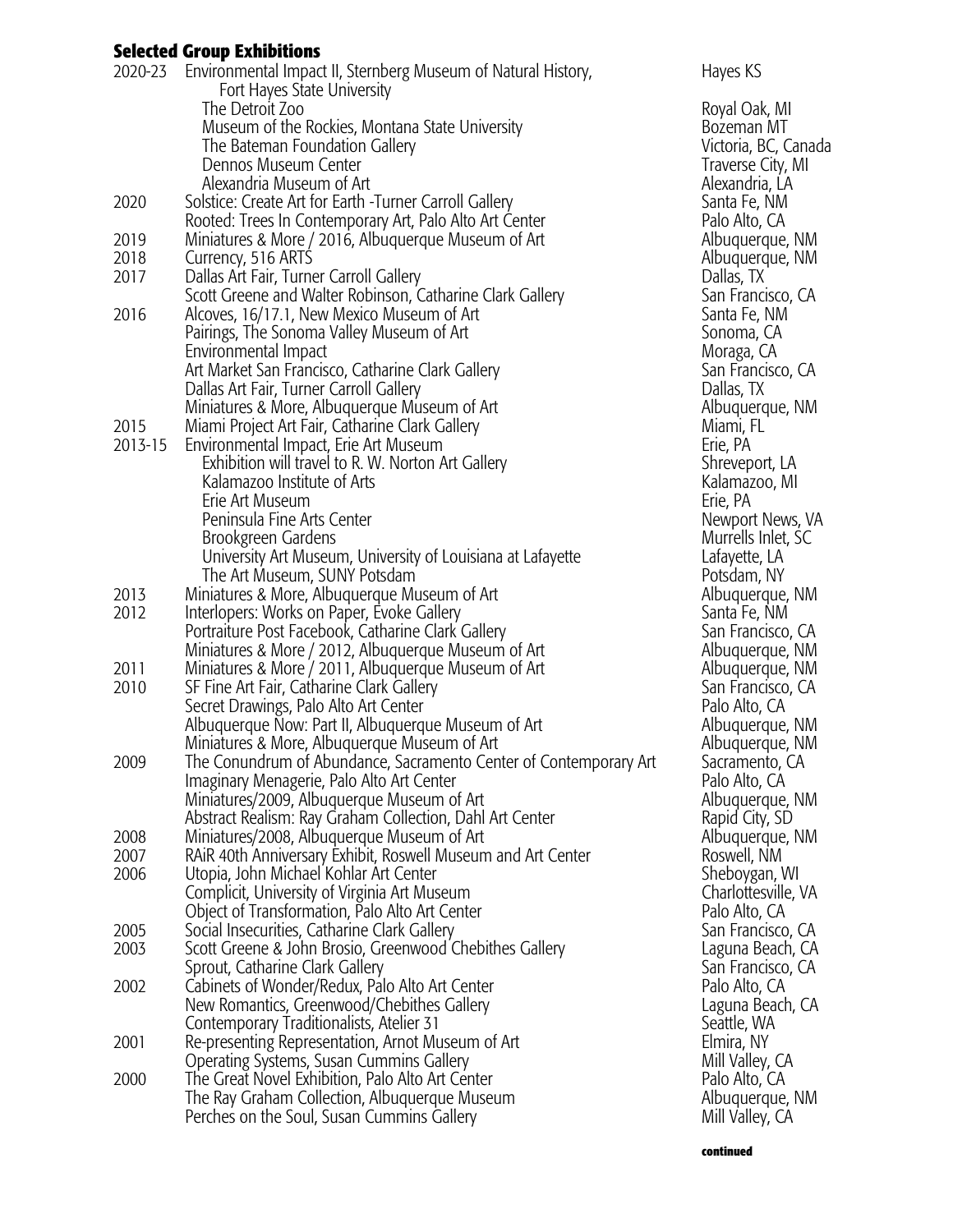## **Selected Group Exhibitions continued**

| 1999 | Shadow of Memory, Susan Cummins Gallery                              | Mill Valley, CA     |
|------|----------------------------------------------------------------------|---------------------|
|      | Sightings, Gwenda Jay Addington Gallery                              | Chicago, IL         |
| 1998 | Small Works, Susan Cummins Gallery                                   | Mill Valley, CA     |
|      | Figurative, DBL OO                                                   | Albuquerque, NM     |
|      | FAC Annual, Lubbock Fine Arts Center                                 | Lubbock, TX         |
| 1997 | Fire and Light, Susan Cummins Gallery                                | Mill Valley, CA     |
| 1996 | The Mythic Narrative, Palo Alto Art Center                           | Palo Alto, CA       |
| 1996 | The Collector's Eye, Allen P. Kirby Arts Center Gallery              | Lawrenceville, NJ   |
|      | at the Lawrenceville School                                          |                     |
|      | Pulp Fictions: Works On Paper, Austin Museum of Art                  | Austin, TX          |
|      | The Five Elements, Carlsbad Museum & Art Center                      | Carlsbad, NM        |
| 1994 | MFA Exhibition, University Museum, University of New Mexico          | Albuquerque, NM     |
| 1993 | Urban Romantics, Mirage Gallery                                      | Albuquerque, NM     |
|      | Tamarind Collaboration, Richard Levy Gallery                         | Albuquerque, NM     |
|      | Gràfica De La Universidad de Nuevo México, Galeria Luis Nishizawa,   | Xochimilco, Mexico  |
|      | Escuela Nacional de Artes Plasticas                                  |                     |
|      | Directions in Bay Area Printmaking: 3 Decades, Palo Alto Art Center  | Palo Alto, CA       |
|      | L.A. Drives Me Wild, Sherry Frumkin Gallery                          | Santa Monica, CA    |
|      | California Monoprints, Sewall Art Gallery, Rice University           | Houston, TX         |
| 1990 | Calgene Contemporary Fine Art Exhibition, Natsoulas Novelozo Gallery | Davis, CA           |
| 1989 | Nocturnes, Miller Brown Gallery                                      | San Francisco, CA   |
| 1986 | One the Road, The Kulturtorvet Gallery                               | Copenhagen, Denmark |
| 1985 | Twelve Contemporary Printmakers, Miller Brown Gallery                | San Francisco, CA   |
| 1984 | Drawing Exhibition, Triton Museum, Santa Clara University            | Santa Clara, CA     |
|      |                                                                      |                     |
|      |                                                                      |                     |

#### **Awards**

| 1998   | Juror Selection Award, selected by Dave Hickey, Lubbock Fine Art Center     | Lubbock, TX                 |
|--------|-----------------------------------------------------------------------------|-----------------------------|
| 1996-7 | Artist in residence, Roswell Museum<br>Artist Fellowship, Art Matters, Inc. | Roswell, NM<br>New York, NY |
|        | Friends of Art Award, University Art Museum, University of New Mexico       | Albuguergue, NM             |

## **Selected Bibliography**

Van Cleve, Emily. Santa Fe Arts Journal. November 4, 2018

 <https://santafeartsjournal.com/2018/11/the-landscape-warts-and-all/> ¡COLORES! PBS interview, January 20, 2018 <https://portal.knme.org/video/colores-january-20-2018-9vt27j/> New American Painting. 2016

Eddy, Jordan. Weekly News Letter. Visual Art Source. April 15, 2016

<https://www.visualartsource.com/index.php?page=editorial&pcID=17&aID=3342>

Ohnuma, Keiko. "Artist Profile." Trend Magazine. Santa Fe, April 2016

Abatemarco, Michael. "Elements of style: Alcoves 16/17.1." Santa Fe New Mexican, Pasatiempo, March 11, 2016 <https://www.santafenewmexican.com/pasatiempo/art/museum\_shows/elements-of-style alcoves/article\_e71a1132-f72f-5270-aeb8-ea0874554855.html>

Roberts, Kathaleen. "Artists capture stark beauty." Albuquerque Journal. November 15, 2015 <https://www.abqjournal.com/676844/stark-beauty.html>

Pulkka, Wesley. "Review: Albuquerque artists favor narrative expression in 516 Arts show." Albuquerque Journal. December 20, 2015 <http://www.abqjournal.com/693817/entertainment/modern-2.html>

Grimason, Maggie. "Presence and Absence in the Landscape." Alibi. November-December, 2015

 <http://alibi.com/art/50208/Presence-and-Absence-in-the-Landscape.html> Truong, Erica. "Scott Greene: Deep State," Art Practical. August 9, 2015

<http://www.artpractical.com/review/deep-state/>

Chun, Kimberly. "Scott Greene: Romanticism with a dystopian twist." SF Gate. June 18, 2015

<http://www.sfgate.com/art/article/Scott-Greene-Romanticism-with-a-dystopian-twist-6330964.php>

Greene, Scott. "Art Review: Rub-a-Dub-Dubya in the Comfort Zone." New Mexico Compass (online),

 February 19, 2013 <http://nmcompass.com/2013/02/19/art-review-rub-a-dub-dubya-in-the-comfort-zone/> Munson, Kim. "Scott Greene: Trouble in Paradise" KMUNSON ART – Icons – Comics, August, 2010

<http://kmunson-mac.blogspot.com/2010/07/scott-greene-trouble-in-paradise.html>

Hildwine, Jeriah. "Politics is Like Trying to Screw a Cat in the Ass." Chicago Art Magazine, September, 2010 < http://chicagoartmagazine.com/2010/08/politics-is-like-trying-to-screw-a-cat-in-the-ass/>